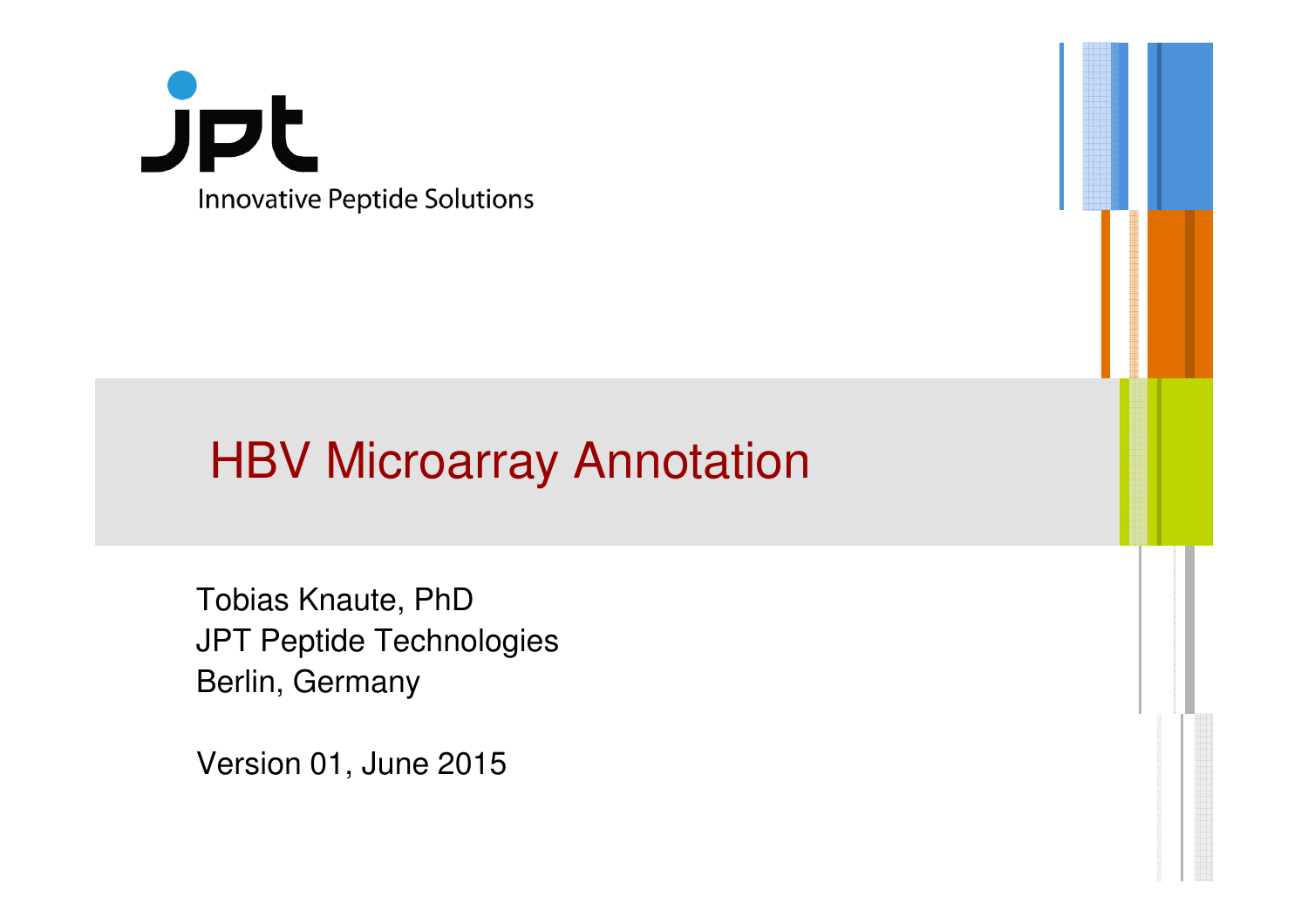## All Strains in HBV library

| Nr.             | <b>Strain</b>                                                                        |
|-----------------|--------------------------------------------------------------------------------------|
|                 | Hepatitis B virus genotype A1 subtype adw (isolate Philippines/pFDW294/1988) (HBV-A) |
| $\overline{2}$  | Hepatitis B virus genotype A1 subtype adw2 (isolate South Africa/84/2001) (HBV-A)    |
| 3               | Hepatitis B virus genotype A2 (isolate Japan/11D11HCCW/1998) (HBV-A)                 |
| 4               | Hepatitis B virus genotype A2 subtype adw (isolate Japan/Nishioka/1983) (HBV-A)      |
| 5               | Hepatitis B virus genotype A2 subtype adw2 (isolate Germany/991/1990) (HBV-A)        |
| 6               | Hepatitis B virus genotype A2 subtype adw2 (strain Rutter 1979) (HBV-A)              |
| 7               | Hepatitis B virus genotype A3 (isolate Cameroon/CMR711/1994) (HBV-A)                 |
| 8               | Hepatitis B virus genotype A3 (isolate Cameroon/CMR983/1994) (HBV-A)                 |
| 9               | Hepatitis B virus genotype B (isolate NT15)                                          |
| 10              | Hepatitis B virus genotype B/C subtype adw (isolate Okinawa/pODW282/1998) (HBV-B)    |
| 11              | Hepatitis B virus genotype B1 (isolate Japan/Ry30/2002) (HBV-B)                      |
| 12 <sub>2</sub> | Hepatitis B virus genotype B1 (isolate Japan/Yamagata-2/1998) (HBV-B)                |
| 13              | Hepatitis B virus genotype B1 subtype adw (isolate Japan/pJDW233/1988) (HBV-B)       |
| 14              | Hepatitis B virus genotype B2 (isolate Indonesia/pIDW420/1988) (HBV-B)               |
| 15              | Hepatitis B virus genotype B2 (isolate Vietnam/16091/1992) (HBV-B)                   |
| 16              | Hepatitis B virus genotype B2 (isolate Vietnam/9873/1997) (HBV-B)                    |
| 17              | Hepatitis B virus genotype B2 subtype adw (isolate China/patient4/1996) (HBV-B)      |
| 18              | Hepatitis B virus genotype C (isolate NAB28)                                         |
| 19              | Hepatitis B virus genotype C (isolate NAB32)                                         |
| 20              | Hepatitis B virus genotype C (isolate NAB47)                                         |
| 21              | Hepatitis B virus genotype C (isolate NAB52)                                         |
| 22              | Hepatitis B virus genotype C (isolate NAB9)                                          |
| 23              | Hepatitis B virus genotype C (isolate NT3)                                           |
| 24              | Hepatitis B virus genotype C (isolate Vietnam/3270/2000) (HBV-C)                     |
| 25              | Hepatitis B virus genotype C subtype adr (isolate Japan/A4/1994) (HBV-C)             |
| ne.             | Llenetitie Dudune senetuse O euktuse esk (ieelete, lenen (hiebieles (1000), (LIDV O) |

Hepatitis B virus genotype C subtype adr (isolate Japan/Nishioka/1983) (HBV-C)

Strains are numbered for use in annotation (see page 3)

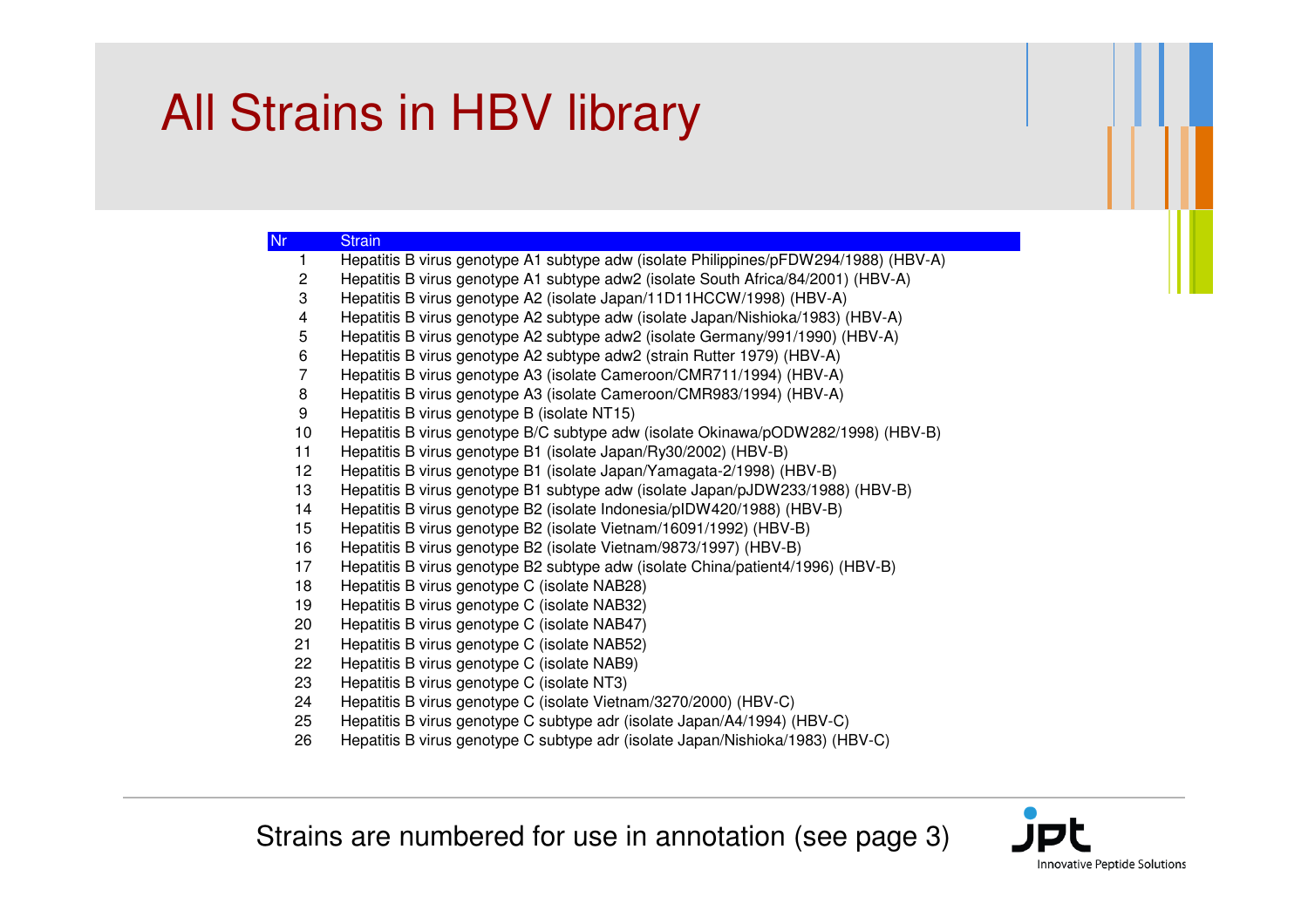## All Strains in HBV library

| <b>Nr</b> | <b>Strain</b>                                                                         |
|-----------|---------------------------------------------------------------------------------------|
| 27        | Hepatitis B virus genotype C subtype adr (isolate Korea/Kim/1989) (HBV-C)             |
| 28        | Hepatitis B virus genotype C subtype adr (strain Japan/adr4/1983) (HBV-C)             |
| 29        | Hepatitis B virus genotype C subtype ar (isolate Japan/S-207/1988) (HBV-C)            |
| 30        | Hepatitis B virus genotype C subtype ayr (isolate Human/Japan/Okamoto/-) (HBV-C)      |
| 31        | Hepatitis B virus genotype C subtype ayw (isolate Australia/AustRC/1992) (HBV-C)      |
| 32        | Hepatitis B virus genotype C subtype ayw (isolate China/Tibet127/2002) (HBV-C)        |
| 33        | Hepatitis B virus genotype D (isolate France/alpha1/1989) (HBV-D)                     |
| 34        | Hepatitis B virus genotype D (isolate Germany/1-91/1991) (HBV-D)                      |
| 35        | Hepatitis B virus genotype D subtype ayw (isolate Australia/AustKW/1991) (HBV-D)      |
| 36        | Hepatitis B virus genotype D subtype ayw (isolate France/Tiollais/1979) (HBV-D)       |
| 37        | Hepatitis B virus genotype D subtype ayw (isolate Italy/Cl/1992) (HBV-D)              |
| 38        | Hepatitis B virus genotype D subtype ayw (isolate Japan/JYW796/1988) (HBV-D)          |
| 39        | Hepatitis B virus genotype E (isolate Chimpanzee/Ch195/1999) (HBV-E)                  |
| 40        | Hepatitis B virus genotype E (isolate Cote d'Ivoire/ABI-129/2003) (HBV-E)             |
| 41        | Hepatitis B virus genotype E (isolate Cote d'Ivoire/ABI-212/2003) (HBV-E)             |
| 42        | Hepatitis B virus genotype E subtype ayw4 (isolate Kou) (HBV-E)                       |
| 43        | Hepatitis B virus genotype F1 (isolate Argentina/sa11/2000) (HBV-F)                   |
| 44        | Hepatitis B virus genotype F1 subtype adw4 (isolate El Salvador/1116Sal/1997) (HBV-F) |
| 45        | Hepatitis B virus genotype F2 (isolate Argentina/sa16/2000) (HBV-F)                   |
| 46        | Hepatitis B virus genotype F2 (isolate Brazil/w4B) (HBV-F)                            |
| 47        | Hepatitis B virus genotype F2 (isolate Venezuela/VNZ8248-1/1980) (HBV-F)              |
| 48        | Hepatitis B virus genotype F2 subtype adw4q (isolate Senegal/9203) (HBV-F)            |
| 49        | Hepatitis B virus genotype G (isolate IG29227/2000) (HBV-G)                           |
| 50        | Hepatitis B virus genotype G (isolate United States/USG17/2002) (HBV-G)               |
| 51        | Hepatitis B virus genotype H (isolate United States/LAS2523/2002) (HBV-H)             |
| 52        | Hepatitis B virus genotype H subtype adw4 (isolate Nicaragua/1853Nic/1997) (HBV-H)    |

Hepatitis B virus genotype H subtype adw4 (isolate Nicaragua/2928Nic/1997) (HBV-H)

Strains are numbered for use in annotation (see page 3)

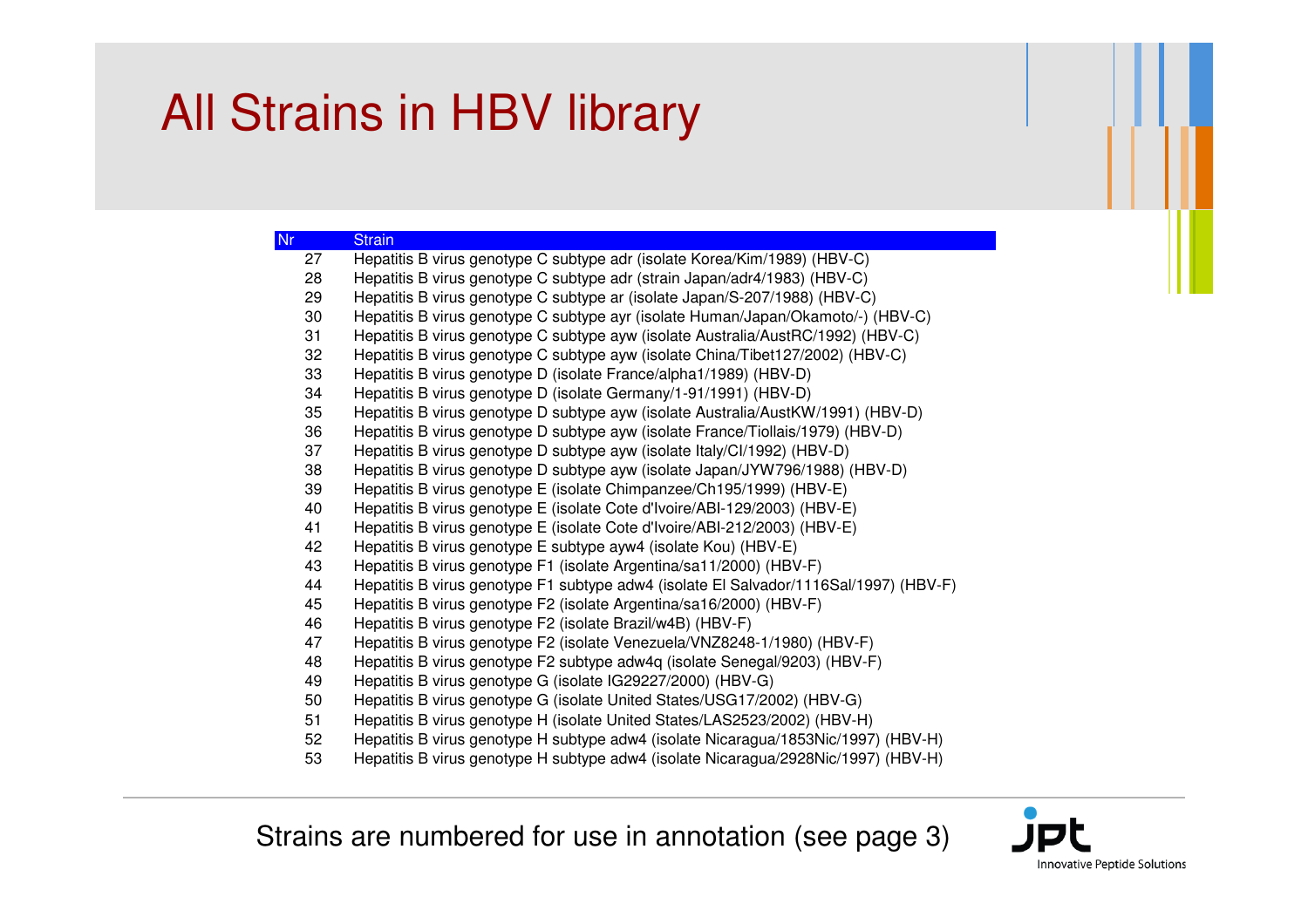## Annotation string of single peptidesExample



1 indicates presence in genotype or strain, 0 means absence